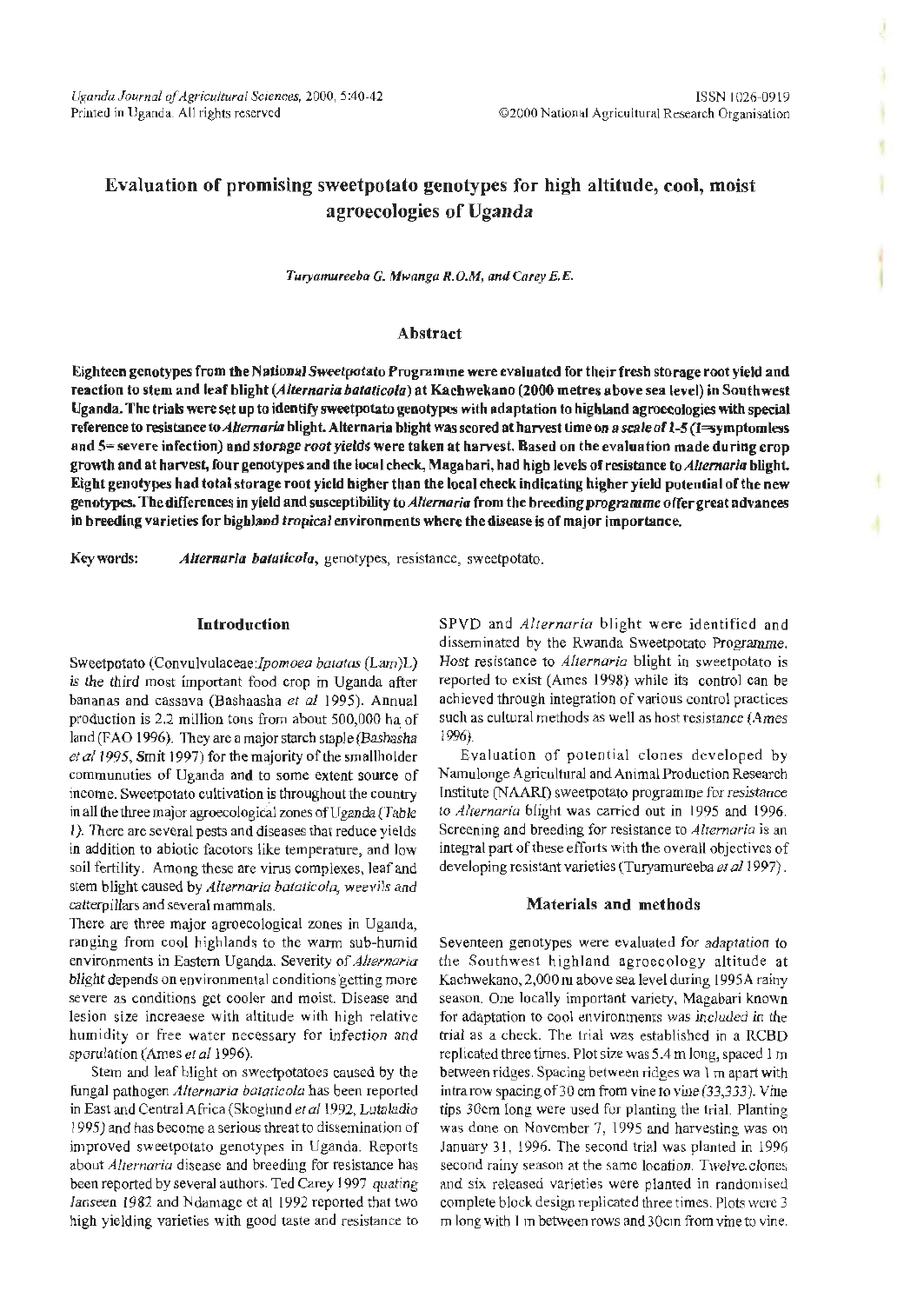#### 41 Turyamureeba G.

Planting was done on November 30, 1996 and harvesting was on June 26, 1997.

During crop growth, data was collected on establishment and *Alternaria* blight disease severity. A scale of 1·5 was used to assess severity where l was symptomless 2 showed mild symptoms, 3 had intermediate attack, 4 had severe symptoms and *5* highly diseased. Yield data was taken at harvest from the entire plot on marketable root yield and total root yield. Dry matter content was recorded after drying the samples at 650C to stable weight at Namulonge for the 1995 planted trial.

#### Results and discussion

Yield data, *Alternaria* disease severity and dry matter content of the clones evaluated during I 995a and 1996b season is presented in Table 2 and 3. There was high significant differences (p=0.05) in storage root yields and

*Alternaria* disease in the two trials. During I995a, total fresh root yields ranged from  $8.7$  t/ha to  $0.9$  t/ha. The main reason for the low yields was largely due to *Alternaria*  blight and probably low soil fertility (Table 1). There is an association between increasing severity of Alternaria blight and declining soil fertility (Low 1997). Four clones namely 137, 192,218, and 324 showed high levels of resistance to *Alternaria* blight and high yields than the local check Magabari. Yields during 1996b season ranged from 10.0 t/ ha for genotype 324 which was also resistant to *Alternaria*  blight to 2.5t /ha for genotype 69 with slight *Alternaria*  attack. Clone 69 had high severity during 1995a season. *Allternaria* disease severity was more during l995a than I 996b season among most genotypes evaluated. Genotypes 324, 218, 316, and 137 had no symptoms at this location during both seasons indicating high levels of resitance to *Alternaria* blight disease.Dry matter content was high during 1995A seasons trial ranging from 29.2%

Table 1. Major sweetpotato agroecological zones in Uganda, their distribution, and associated constraints.

| Agroecological zone                                          | Major area of zone                                         | Principal constraints                                                                     |  |
|--------------------------------------------------------------|------------------------------------------------------------|-------------------------------------------------------------------------------------------|--|
| Warm, Moist tall grassland<br>environments(bimodal rainfall) | Central Uganda                                             | <b>SPVD</b>                                                                               |  |
| Warm subhumid short<br>grassland environments                | North and Northeast Uganda                                 | Weevils (Cylas punticolis,<br>Cylas brunneus) Drought<br>Scarcity of planting<br>material |  |
| Cool, Moist highland environments<br>(bimodal rainfall)      | Highland zones of south<br>west Uganda, Mbale<br>west Nile | Alternaria disease Low<br>soil fertility Root rats                                        |  |

Table 2. Perfonnance of sweetpotato genotypes in and advanced yield trial at Kachwekano DFI during 1995A season.

| Clone             | Total root<br>yield<br>$(b)$ ha) | Marketable<br>root yield | Alternaria<br>score (1-5)<br>t/ha | <b>DMC</b><br>$(\% )$ |
|-------------------|----------------------------------|--------------------------|-----------------------------------|-----------------------|
| 192               | 8.7                              | 5.9                      | 3.0                               | 34.0                  |
| 202               | 8.1                              | 5.9                      | 3.3                               | 31.6                  |
| 218               | 7.2                              | 5.6                      | 1,0                               | 32.8                  |
| 324               | 6.9                              | 5,7                      | 1.0                               | 31.0                  |
| SOWOLA            | 5.7                              | 4.4                      | 1.3                               | 37.7                  |
| 137               | 5.0                              | 3.3                      | 1.0                               | 31.1                  |
| 271               | 4.5                              | 3.4                      | 4.7                               | 30.9                  |
| <b>WAGABOLIGE</b> | 4.2                              | 3.3                      | 4.0                               | 29.2                  |
| <b>MAGABARI</b>   | 4.2                              | 2.8                      | 1.0                               | 37.5                  |
| 69                | 4.1                              | 2.8                      | 4.0                               | 29.9                  |
| <b>BWANJULE</b>   | 3.9                              | 2.3                      | 1.0                               | 30.9                  |
| <b>TANZANIA</b>   | 3.8                              | 2.7                      | 1.3                               | 33.8                  |
| 282               | 3.7                              | 2.0                      | 4.7                               | 30.3                  |
| NEW KAWOGO        | 3.4                              | 2.6                      | 4.7                               | 30.0                  |
| 148               | 2.7                              | 1.5                      | 4.7                               | 30.5                  |
| 52                | 2,1                              | 0.8                      | 5.0                               | 31.8                  |
| TORORO-3          | 1.5                              | 0.6                      | 3.7                               |                       |
| 178               | 0.9                              | 0.4                      | $-4.7$                            |                       |
| Mean              | 4.5                              | 3.1                      | 3.0                               |                       |
| $C.V.$ %          | 58.9                             | 67.7                     | 20.61                             |                       |
| LSD 0.05          | 4.4                              | 1.5                      | 1,0                               |                       |